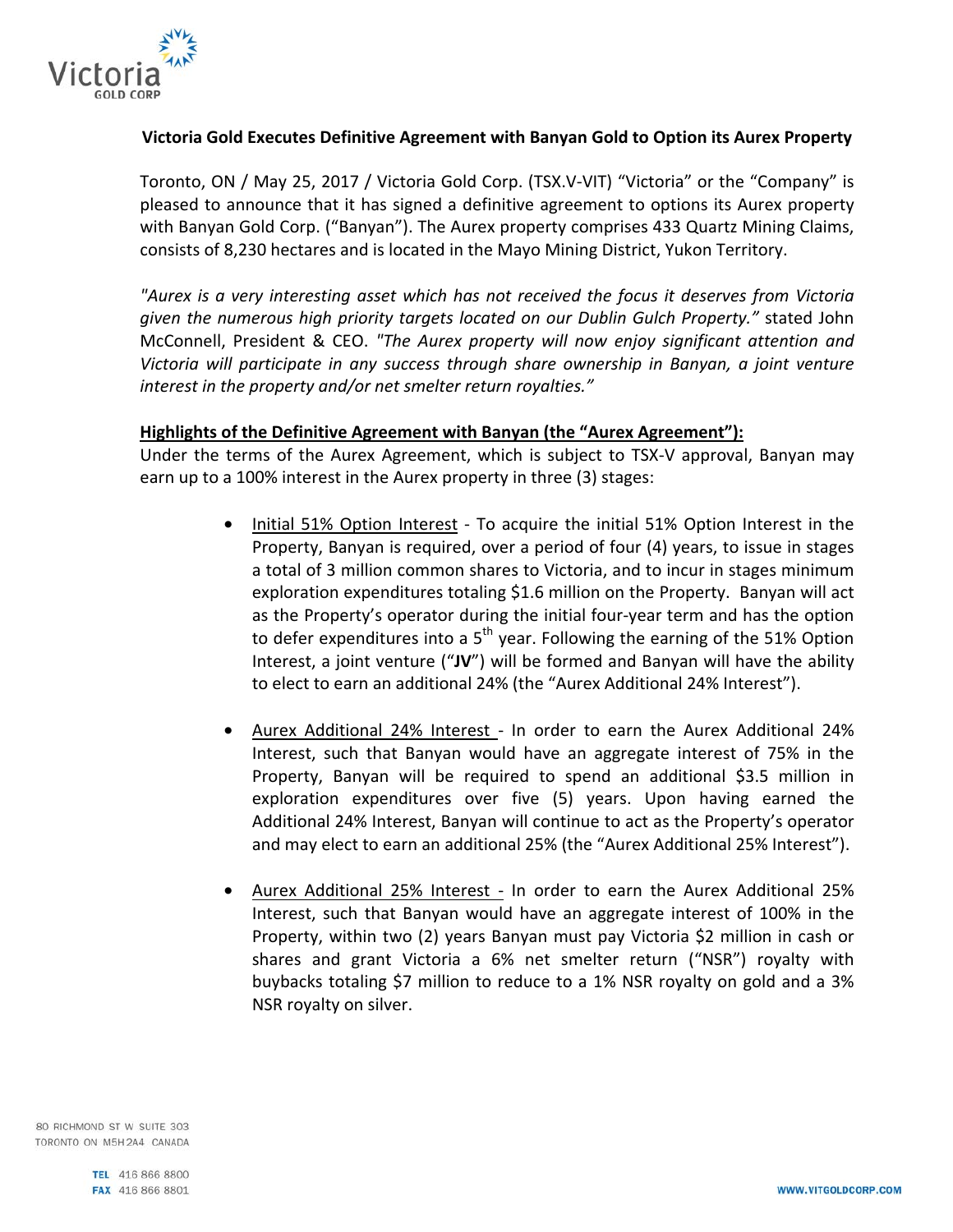

As part of the initial letter of intent, Victoria made a strategic investment in Banyan of \$100,000 and was issued 1,250,000 units of Banyan, which was approved by the TSX-V on March 7, 2017. Victoria now owns 5.27% of Banyan's outstanding shares.

#### **About the Dublin Gulch Property**

Victoria Gold's 100%-owned Dublin Gulch gold property is situated in the central Yukon Territory, Canada, approximately 375 kilometers north of the capital city of Whitehorse, and approximately 85 kilometers from the town of Mayo. The Property is accessible by road yearround, and is located within Yukon Energy's electrical grid. The Company has constructed and maintains a 100 person all-season camp at the project site.

The Property covers an area of approximately 555 square kilometers, and is the site of the Company's Eagle Gold Deposit. The Eagle Gold Mine is expected to be Yukon's next operating gold mine and, between the Eagle and Olive deposits, include Proven and Probable Reserves of 2.7 million ounces of gold from 123 million tonnes of ore with a grade of 0.67 grams of gold per tonne, as outlined in a National Instrument 43-101 feasibility study. The NI 43-101 Mineral Resource for the Eagle and Olive deposits has been estimated to host 191 million tonnes averaging 0.65 grams of gold per tonne, containing 4.0 million ounces of gold in the "Measured and Indicated" category, inclusive of Proven and Probable Reserves, and a further 24 million tonnes averaging 0.61 grams of gold per tonne, containing 0.5 million ounces of gold in the "Inferred" category.

# **Qualified Person**

The technical content of this news release has been reviewed and approved by Paul D. Gray, P.Geo., as the Qualified Person.

#### **Cautionary Language and Forward-Looking Statements**

Neither the TSX Venture Exchange, nor its Regulation Services Provider accepts responsibility for the adequacy or accuracy of this release. This press release includes certain statements that may be deemed "forward-looking statements". All statements in this discussion, other than statements of historical facts, that address future exploration drilling, exploration activities, anticipated metal production, internal rate of return, estimated ore grades, commencement of production estimates and projected exploration and capital expenditures (including costs and other estimates upon which such projections are based) and events or developments that the Company expects, are forward-looking statements. Although the Company believes the expectations expressed in such forward-looking statements are based on reasonable assumptions, such statements are not guarantees of future performance and actual results or developments may differ materially from those in forward-looking statements. Factors that could cause actual results to differ materially from those in forwardlooking statements include metal prices, exploration successes, continued availability of capital and financing, and general economic, market or business conditions. Accordingly, readers should not place undue reliance on forward-looking statements.

80 RICHMOND ST W SUITE 303 TORONTO ON M5H2A4 CANADA